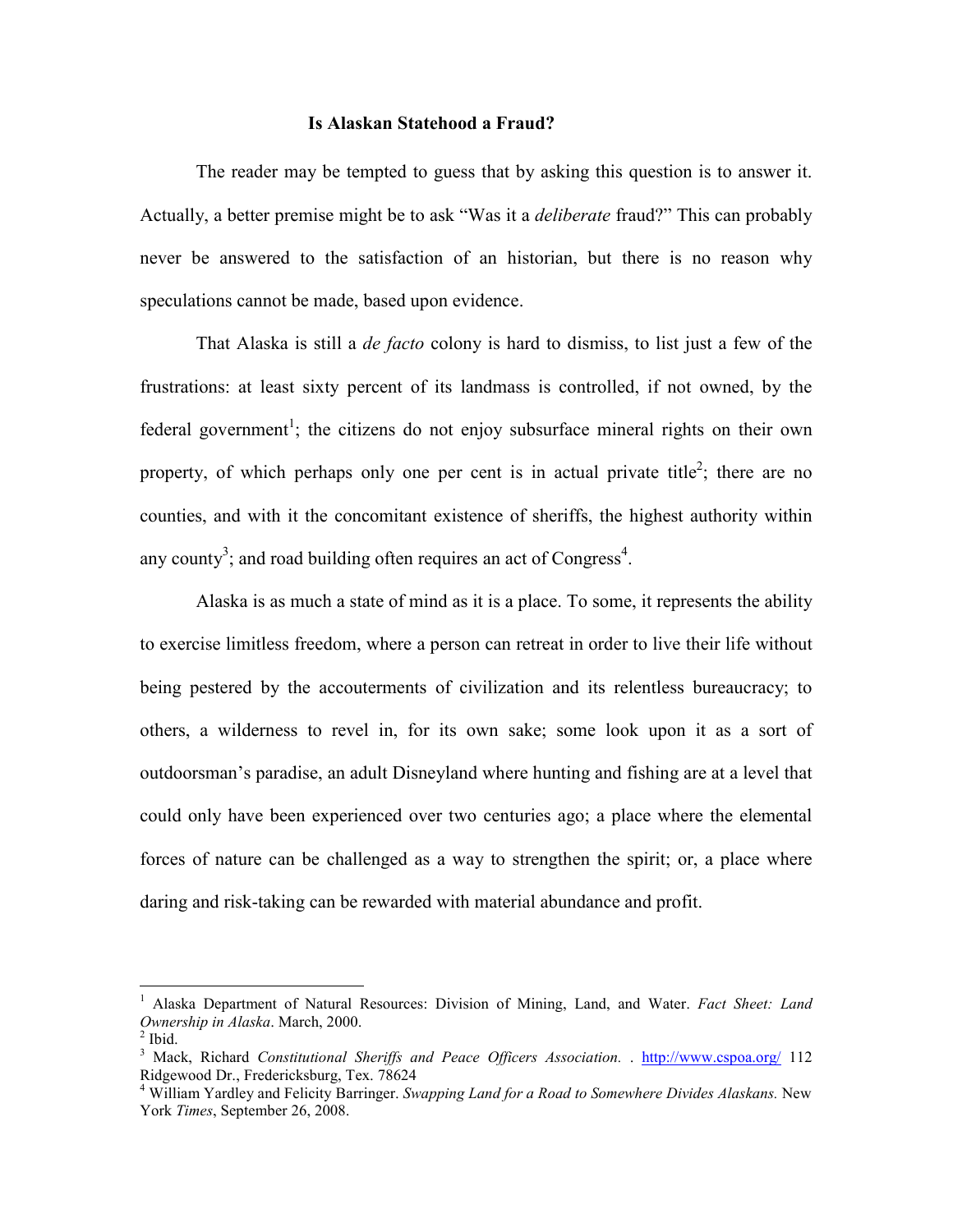Into this perception is, of course, the reality. Nothing is ever as good as the imagined fantasies in an imperfect world. But however Alaskans want to view their state, a troubling fact is by now inescapable: that the promise offered by the slogan "North to the Future" has been stalled, even forgotten.

To some, there is a sense that the cycles of boom and bust that have ever accompanied life in a frontier are not necessarily inevitable. Alaska is currently "stuck in neutral", largely garnering a livelihood from a pipeline now in its dotage, and unable or unwilling to develop new resources that certainly lie quiescent in a vast and great land that, while now thoroughly mapped, is nevertheless still an unknown quantity of potential.

The premise of this paper will maintain that Alaska remains, in essence, a colony of the United States, where its citizens do not enjoy many of the basic rights that others possess in the contiguous 48 states. (And, as an aside, using the term "48 states" is not an oversight, for Hawaii dwells in much the same circumstances as Alaska.) The essence of this disparity was ensconced into the federal act admitting Alaska into the union, an act arguably written, and illegally, by Alaska's "Man of the Century", Ted Stevens<sup>5</sup>; and in the state's constitution, one that has been often vaunted as a model of efficiency and simplicity, yet which laid upon Alaska the condition of forever disowning sovereignty over federal lands, lands that are held in possession in an arguably unconstitutional manner<sup>6</sup>.

 $\overline{a}$ 

<sup>5</sup> David Whitney. *"SeekingStatehood: Stevens Bent Rules to Bring Alaska into the Union." Anchorage Daily News.* August 8, 1994.

<sup>6</sup> *United States Constitution.* Article I, Section 8, Clause 17 and Amendment 10.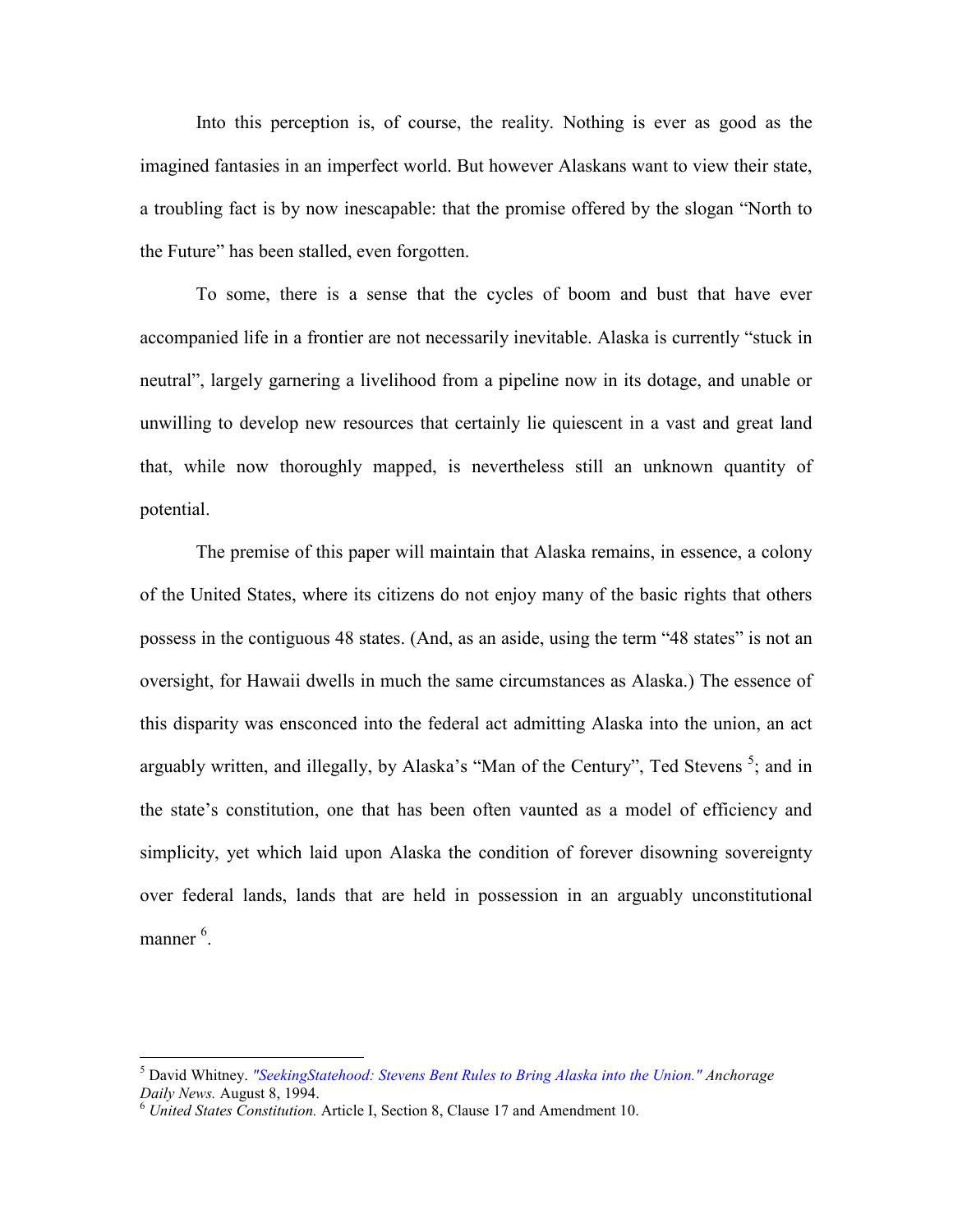Nothing in history happens by accident. The agitation by Alaska's citizenry for statehood, and the burgeoning public sympathy that grew in its favor<sup>7</sup>, had to be taken into consideration by the corporate interests which have historically controlled Alaska's destiny. One can speculate that if these corporate interests desired to maintain their control over the land, its people and the resources, the crafting of the statehood act and its constitution had to be performed in such a way that, despite *appearances*, the *substance* or essence of colonial control would remain much the same.

This is an admitted speculation, but a fair one, and if there was such intent, it was a success. No historian of Alaska can deny that corporate interests have held Alaska in control<sup>8</sup>. From the Katalla-Pinchot-Ballinger Affair in the early  $20^{th}$  century<sup>9</sup>, the Kennecott Mine, the salmon industry, the warnings of pioneer leader James Wickersham, and many other examples<sup>10</sup>, Alaskans have understood that their cycles of boom and bust have not been within their control.

On April 11, 1955, former Governor Ernest Gruening addressed the members of the Alaska Constitutional Convention at the University of Alaska in Fairbanks. It may have been the most important speech in Alaskan political history. Entitled *Let Us End American Colonialism,* it cited chapter-and-verse of the *Declaration of Independence,*  making plausible comparisons between the mistreatment endured by the American colonies in 1776 at the hands of the British Empire, with the Alaskan experience of nearly ninety years with the federal government.<sup>11</sup>

 7 Lynne Snifka.. "No. 49 Turns 50." *Alaska Magazine*, May 2008, p. 32.

<sup>8</sup> Stephen Haycox*. Alaska: An American Colony*. University of Washington Press, Seattle, 2002, p. 245.

<sup>9</sup> *Coalfields of Katalla.* http://katallaproject.tripod.com/id4.html

<sup>&</sup>lt;sup>10</sup> Haycox, 245.

<sup>11</sup> Ernest Gruening. *Let Us End American Colonialism.* http://xroads.virginia.edu/~cap/bartlett/colonial.html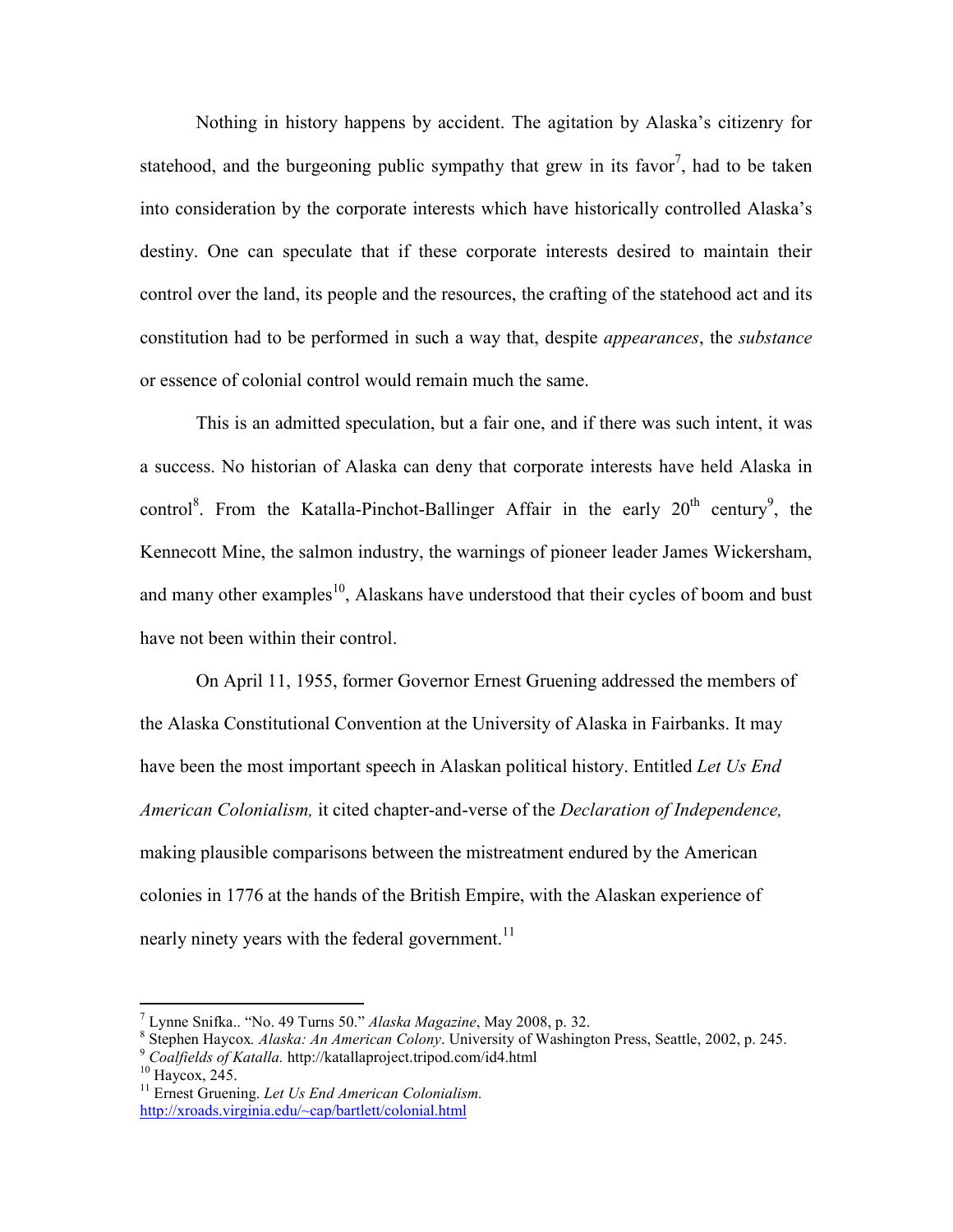Statehood, then, was touted as the great panacea from the frustration of federal control of Alaska's economic, political and cultural destiny. At the time, its achievement was seen as a great victory for self-determination. The development of the Trans-Alaska Pipeline seemed to bring about the realization of that dream.

Yet, evidence of corporate sleight-of-hand may be seen in the career of Ted Stevens. After earning a law degree at Harvard, Stevens worked with a private law firm that handled natural resource issues.<sup>12</sup> Unable to secure employment in the Department of the Interior, he moved to Alaska to work for a private law firm, which had connections with the Usibelli coal interests, for whom Stevens had already performed yeoman work. With advantageous connections that puzzled and enraged many local Alaskans, Stevens just six months later was appointed district attorney over longer-serving and more experienced Alaskans.<sup>13</sup>

Four years later, Stevens had obtained an Interior job back in Washington, DC. He was tapped to promote and write much of what eventually became the statehood act, under circumstances that he himself later admitted constituted an illegal conflict of interest.<sup>14</sup>

And what did this statehood act mandate? With sixty-five percent of the state under federal ownership, the critical question of the development of mineral resources could never be within Alaska's control. It requires an act of Congress to open most of the state's tremendous resources, and an act of Congress means persuading public opinion in

-

<sup>&</sup>lt;sup>12</sup> Whitney, David. "The Road North: Needing work, Stevens Answers Call to Alaska." Anchorage Daily *News* August 9, 1994.

<sup>13</sup> Donald Craig Mitchell. (2001). *Take My Land, Take My Life: The Story of Congress's Historic Settlement of Alaska Native Land Claims, 1960–1971*. Fairbanks, AK: University of Alaska Press, p. 225.

<sup>&</sup>lt;sup>14</sup> Charles Homan. "State of Dependence: Ted Stevens' Alaska Problem --- And Ours". *Washington Monthly.* http://www.washingtonmonthly.com/features/2007/0711.homans.html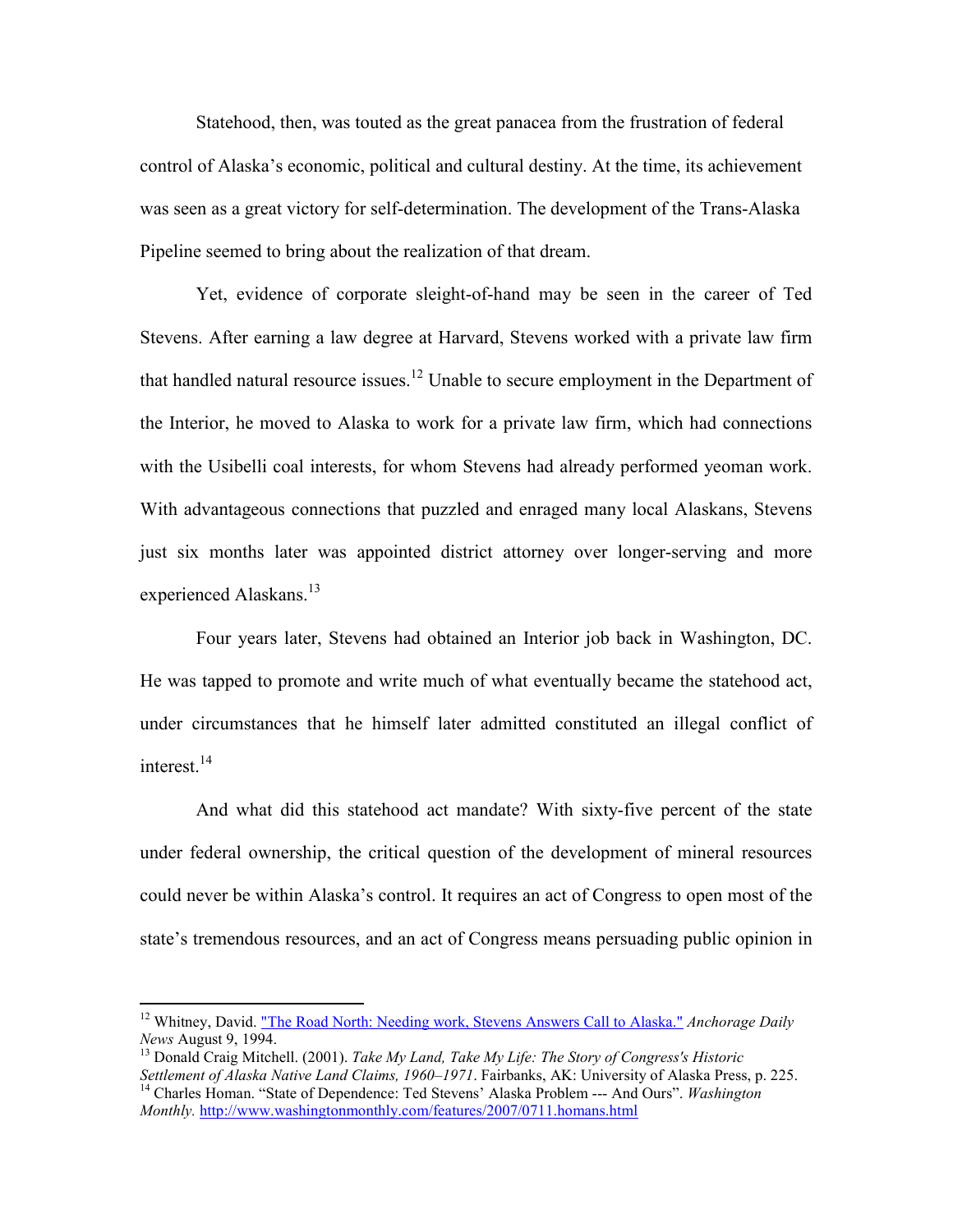areas that can never properly comprehend Alaska's geography, demographics, economics, or climate. Furthermore, it is easily manipulated by the gatekeepers of public opinion, which in turn is communicated to the Congress.

The cliché "piling mistake upon error" rings true with regards to the operation of the federal government. Like two parallel lines which suddenly diverge, even if only slightly, the passage of time demonstrates that a mere jog of only a half-degree will, in time, create a yawning gap obvious to all. To begin our quest, let us investigate a fundamental constitutional error that affects Alaska, an error that has built up its own tradition and momentum lasting well over a century, to the point where few even bother to investigate the merits of the controversy: federal property.

Article I, Section 8, clause 17 of the U.S. Constitution gives license to the federal government's possession of real property:

> To exercise exclusive legislation in all cases whatsoever, over such district (not exceeding ten miles square) as may, by cession of particular states, and acceptance of Congress, become the seat of government of the United States, and to exercise like authority over all places purchased by the consent of the legislature of the state in which the same shall be, for the erection of forts, magazines, arsenals, dockyards, and other needful buildings. <sup>15</sup>

 In order to properly understand this clause, it is maintained by many constitutional scholars that the federal government can only own the District of Columbia, post offices, federal buildings, military docks, factories and storage warehouses. The debate over "loose" versus "strict" construction of the Constitution often comes into play here. However, a reading of the  $9<sup>th</sup>$  and  $10<sup>th</sup>$  amendments and the Federalist Papers can assist us: it is to be interpreted "loosely" in regards to individual

 $\overline{a}$ 

<sup>&</sup>lt;sup>15</sup> United States Constitution.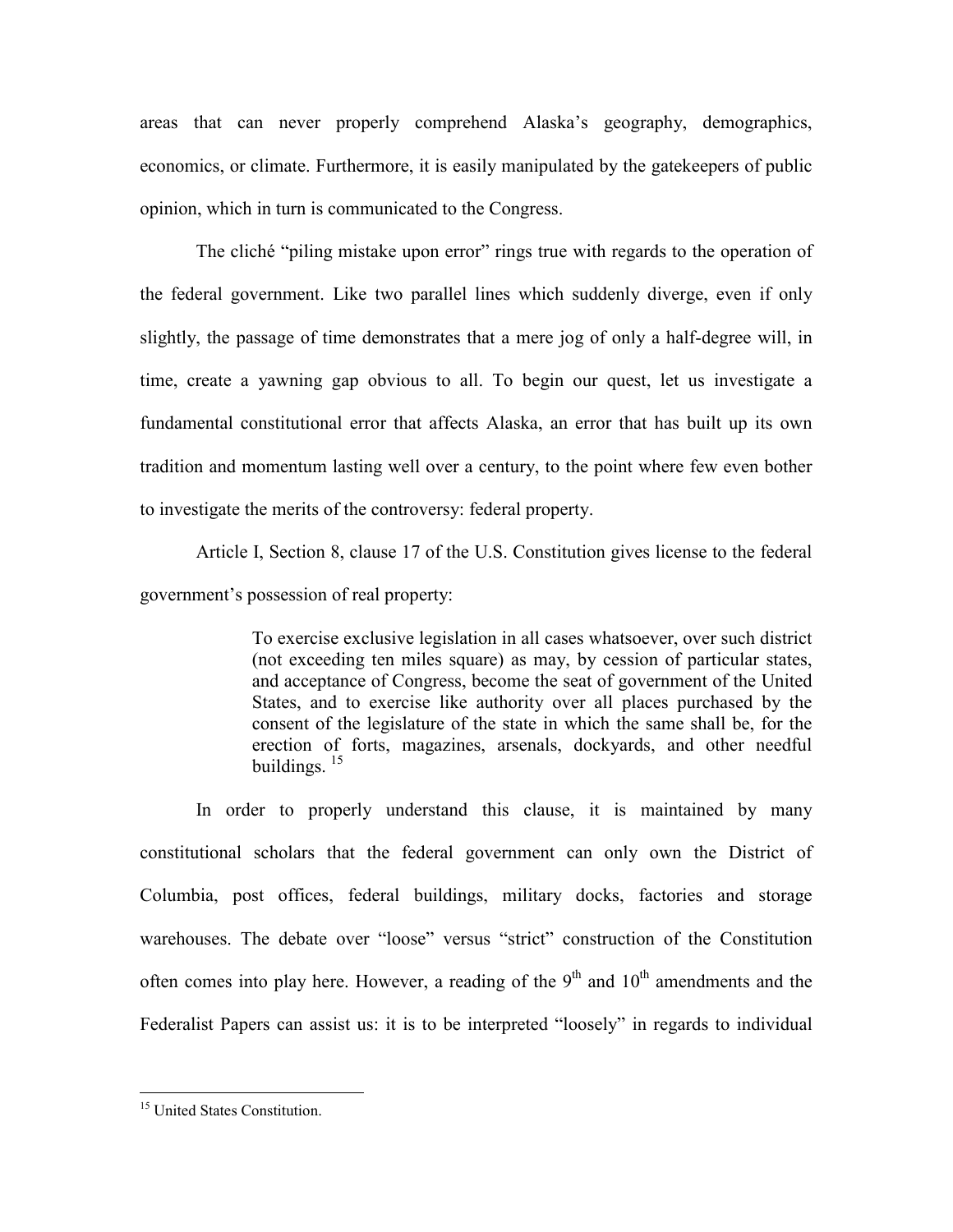liberty [Ninth],<sup>16</sup> and "strictly" in regards to federal power  $[Tenth]$ <sup>17</sup>. James Madison, known as "The Father of the Constitution," confirmed this in Federalist #45 when he stated that federal powers were to be "few and defined".  $18$ 

How, then, did the federal government come to own the millions of acres in national parks, forests, wildlife refuges, monuments, battlefields, wild and scenic rivers, and the like? For this, we must look into the timing of the creation of the world's first national park, Yellowstone, in 1872<sup>19</sup>, done in the midst of the era known as Reconstruction, just seven years after the War Between the States subjugated not only states' rights, but also much of the Constitution. And while it must be admitted that the glories of western scenery and wilderness were not very accessible prior to the construction of the transcontinental railroad, or until the relocation and "pacification" of native tribes, thus making tourism possible, it would have been unthinkable that such an obvious violation of Article I, Sec. 8, Cl. 17 would have been attempted *prior* to the war.

The fact that national parks became and remain *popular* is different than finding them *constitutional*. The Progressive Era commenced to build upon this beachhead, with the creation not only of new parks, but also the National Forest system<sup>20</sup>, and then wildlife refuges<sup>21</sup> and monuments<sup>22</sup>. Western states were delivered increasingly into federal control, making the development of resources a matter of corporate influence in

-

 $16$  Ibid.

 $17$  Ibid.

<sup>&</sup>lt;sup>18</sup> James Madison. "Alleged Danger from the Powers of the Union to the State Governments Considered." *Independent Journal,* New York, January 26, 1788.

<sup>19</sup> Bruce Gourley. *Yellowstone Net: The Early Years*. http://www.yellowstone.net/history/earlyyears.htm. 2005.

<sup>20</sup> Gerald W. Williams. *The USDA Forest Service: The First Century*.

http://www.foresthistory.org/ASPNET/Publications/first\_century/sec2.htm

<sup>&</sup>lt;sup>21</sup> United States Fish and Wildlife Service. http://www.fws.gov/refuges/history/

<sup>&</sup>lt;sup>22</sup> National Monuments Proclamations Under the Antiquities Act. http://www.cr.nps.gov/history/hisnps/NPSHistory/monuments.htm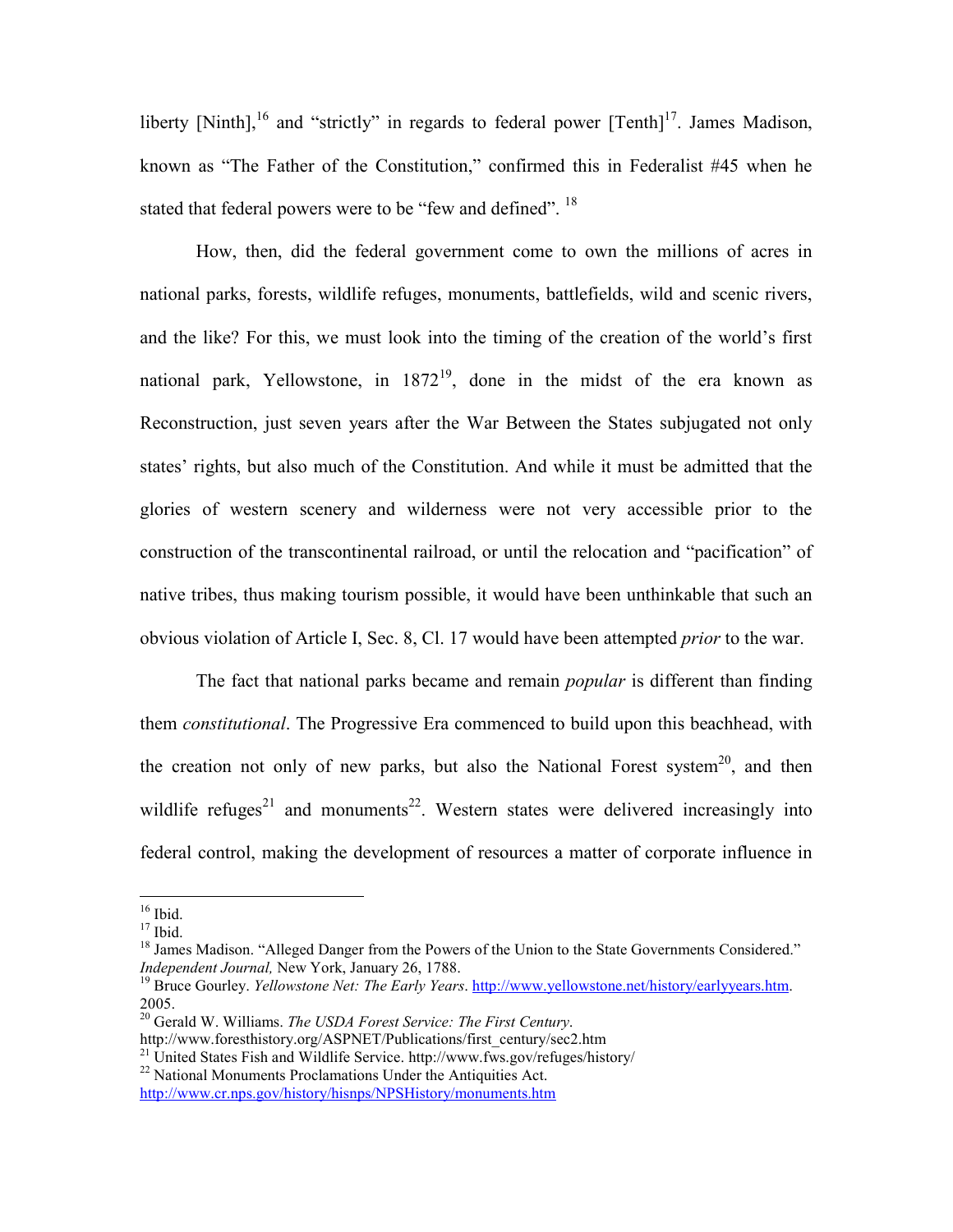Congress, an influence that could never be matched by individual citizens. Yet, it was forestalled because of many factors, such as the existence of the gold and silver standard, the Homestead  $Act^{23}$ , ranching and the industrialization of America. This made it possible for prospectors, merchants, settlers and entrepreneurs to gain property in the west in a meaningful way, thus obscuring temporarily the long-term effects of the policy.

However, written into the Alaska state constitution is a remarkable segment found in Article 12, Section 12, where the state and its people, as a condition of joining the union, acquiesce in relinquishing to the federal government the usurpation of Article I, Section 8, clause 17, thus:

> The State of Alaska and its people forever disclaim all right and title in or to any property belonging to the United States or subject to its disposition, and not granted or confirmed to the State or its political subdivisions, by or under the act admitting Alaska to the Union. The State and its people further disclaim all right or title in or to any property, including fishing rights, the right or title to which may be held by or for any Indian, Eskimo, or Aleut, or community thereof, as that right or title is defined in the act of admission. The State and its people agree that, unless otherwise provided by Congress, the property, as described in this section, shall remain subject to the absolute disposition of the United States. They further agree that no taxes will be imposed upon any such property, until otherwise provided by the Congress. This tax exemption shall not apply to property held by individuals in fee without restrictions on alienation.<sup>24</sup>

And further, in Section 13 of the same article:

All provisions of the act admitting Alaska to the Union which reserve rights or powers to the United States, as well as those prescribing the terms or conditions of the grants of lands or other property, are consented to fully by the State and its people.<sup>25</sup>

 $25$  Ibid.

<sup>23</sup> National Archives. *The Homestead Act of 1862*. http://www.archives.gov/education/lessons/homesteadact/

<sup>24</sup> State of Alaska. *The Constitution of the State of Alaska: Fiftieth Anniversary Edition*. 2009.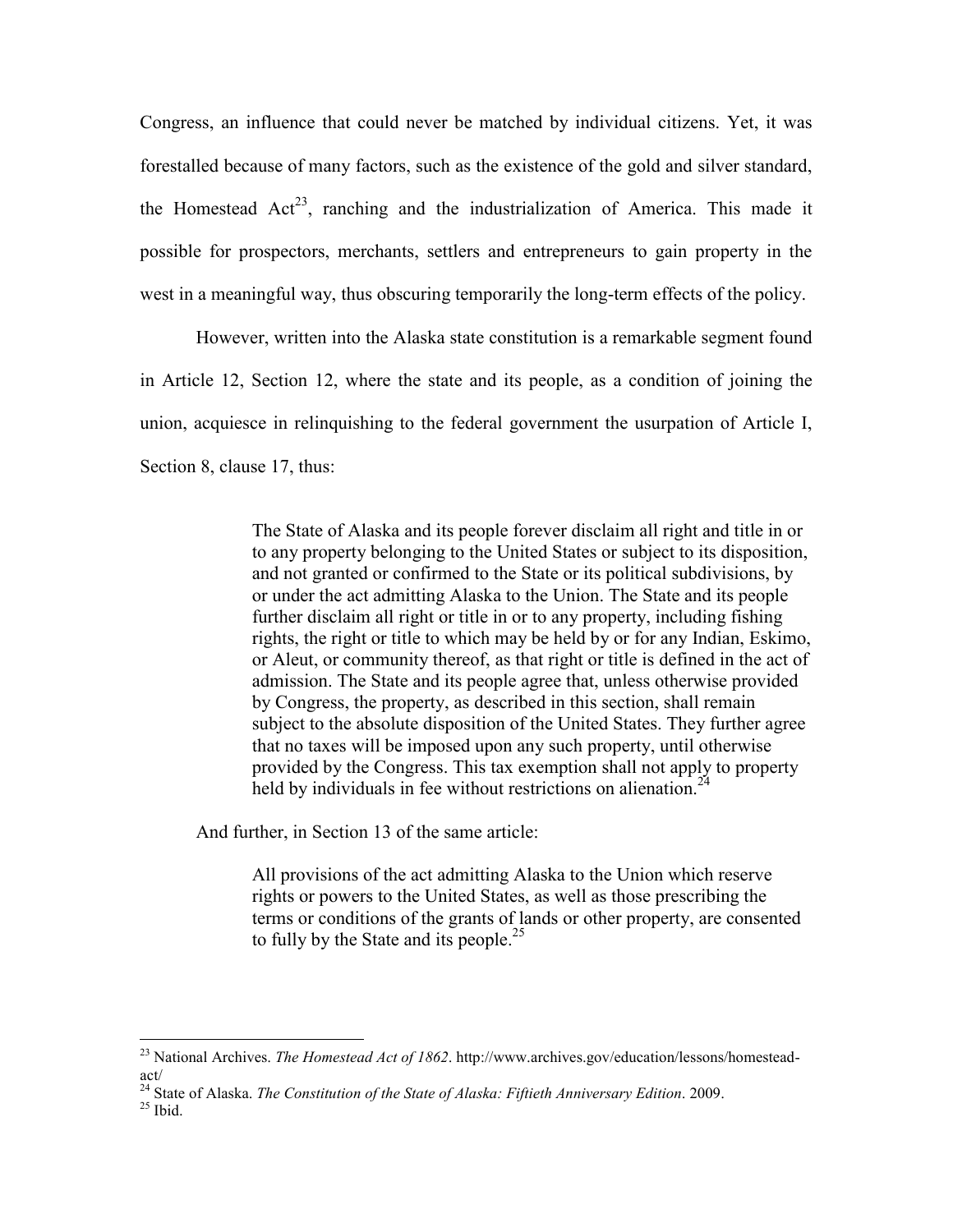Just what properties and rights would be reserved to the federal government, outside of the "forts, magazines, arsenals, dockyards and other needful buildings" would not be determined for over two decades until the passage of the Alaska National Interest Lands Conservation Act (ANILCA) of 1980.

The ANILCA controversy of 1978-80 was often referred to as "D-2" at the time, in reference to the Alaska Native Claims Settlement Act (ANCSA) Section 17 (d) 2, authorizing the federal government to select its lands.<sup>26</sup> After President Jimmy Carter failed to obtain legislation at the end of the Congressional session in 1978, he utilized the Antiquities Act of 1906,  $^{27}$  and withdrew 56 million acres of Alaska on executive authority. This ignited raging controversy within the state and, from some, cries for Alaska's secession.

In this, U.S. Senators Mike Gravel and Ted Stevens were at opposite purposes, and created a puzzling situation of which only the passage of time can provide a clearer view. Gravel, the liberal Democrat, was actually fighting *against* ANILCA*,* while Stevens, the purported conservative Republican, took a pass. Gravel, ever the unpredictable maverick, annoyed many senators with his quorum calls and amendments in an attempt to delay or prevent the bill. He assessed the impact of ANILCA in this way:

> "While we in Congress may be reading the provisions one way now, the language ambiguities and regulatory tools are all laid out in the bill ... frankly, I am expecting the worst ... the use of the massive conservation system designations to block any further exploration or development [including recreational] of these lands, and on non-federal adjacent lands. I see our state throttled down economically over the next decade ... this legislation goes far beyond what is appropriate and proper for protection. It is a question of balance. This bill does not achieve that balance ... I feel we are doing the State of Alaska a great injustice, and ultimately we are

<sup>26</sup> Cindy Allred, et al. *ANCSA at 40*. http://ancsaat40.org/

<sup>27</sup> Cornell University Law School, Legal Information Institute. Subchapter LXI, par. 433. *American Antiquities.* http://www.law.cornell.edu/uscode/16/usc\_sec\_16\_00000433----000-.html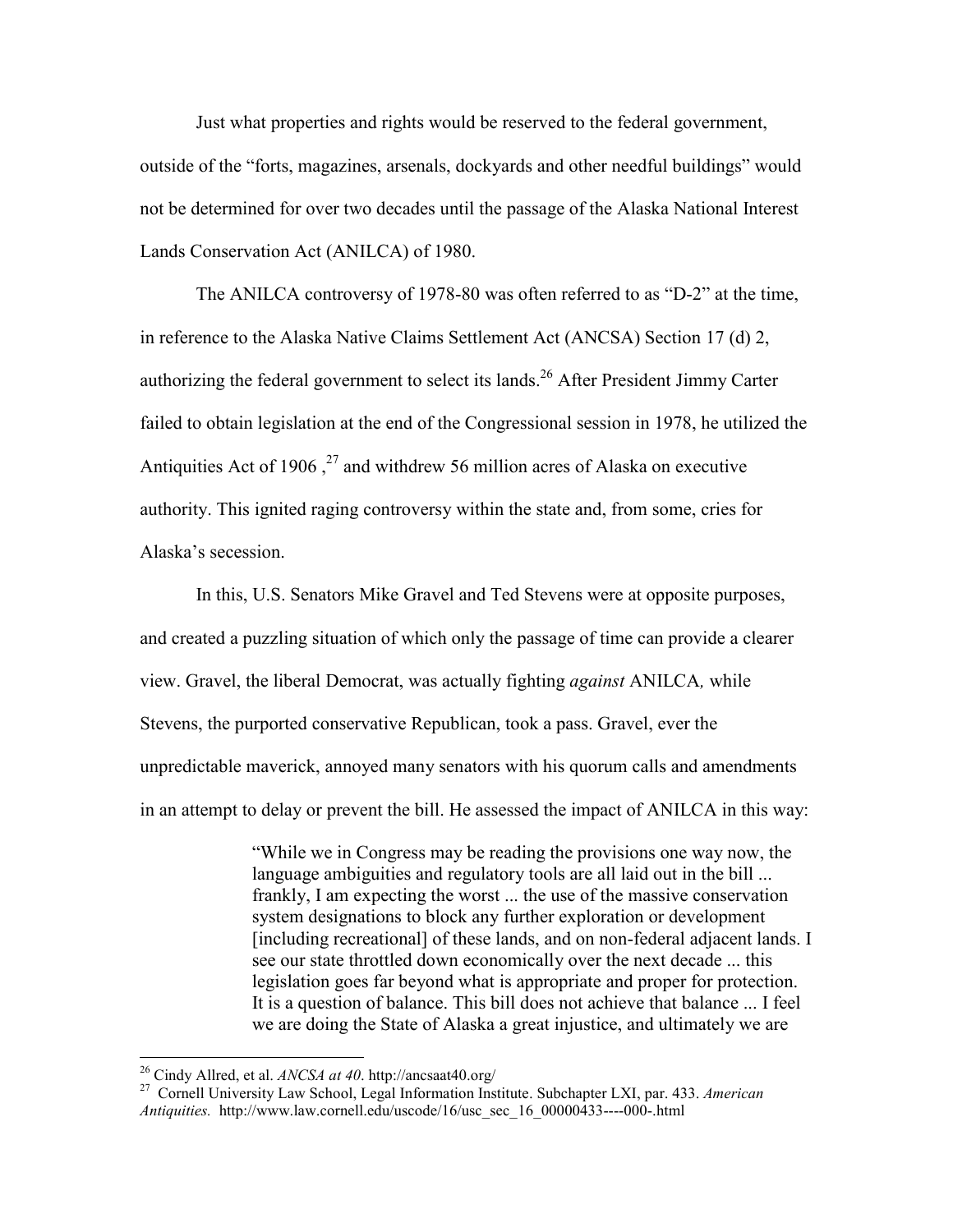doing the nation a great injustice, by not permitting the resource contributions which Alaska lands could make in meeting the full spectrum of desire and demands of human existence." <sup>28</sup>

Stevens, meanwhile, maintained that the votes in Alaska's interests just were not possible, and settled for playing a losing hand in order to mitigate its effects. As years passed, however, it became obvious that even Stevens' hopes regarding the "mitigation" of ANILCA had, as Gravel predicted, come to naught, and Stevens himself admitted it. In the preface of a book edited by J.P. Tangen, entitled *A Report to the People of Alaska on the Land Promises Made in ANILCA – Twenty Years Later*, Stevens wrote:

> "Alaskans have continued to fight for what was agreed to in the act. From ANWR to Kantishna to Glacier Bay, wave after wave of assaults on the act's protections [for development] have challenged the agreement." <sup>29</sup>

 At this point, a thoughtful observer must sit back and look at the situation that only time can provide, as if it were a painting that cannot be properly viewed until one steps back a certain distance: Ted Stevens, author (or likely co-author) of much of the statehood act … who refused to battle ANILCA … and then came to "rescue" Alaska with titanic influxes of federal monies in order to prop up the economy … bringing Alaska under the dependency and control of the federal government … which is precisely what Gruening wanted to free the new state from in his historic *American Colonialism* speech … and Stevens touted as Alaska's "Man of the Century."

Gravel's antics, however, were able to delay the legislation, which forced the hand of Carter, thus unilaterally invoking the Antiquities Act in a way it was never intended, expanding executive power, and locking up Alaska's resources for the sake of

<sup>28</sup> J.P. Tangen. *A Report to the People of Alaska on the Land Promises Made in ANILCA – Twenty Years Later.* http://www.nwma.org/pdf/march2001bulletin.pdf. March 2001.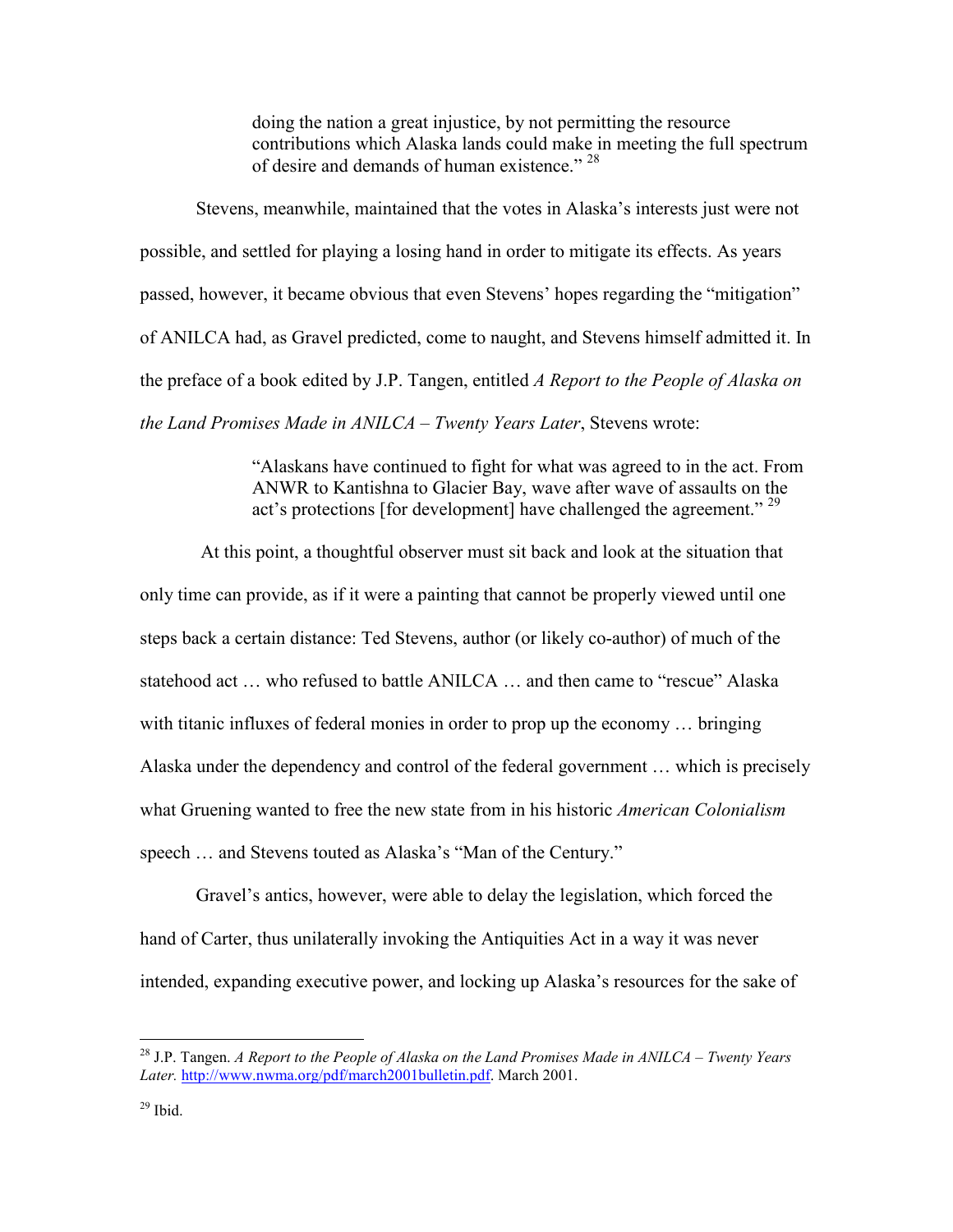the environmental lobby. In the subsequent Congress, ANILCA confirmed Carter's withdrawals and added to them, while Gravel was defeated in the Alaska open primary.

It is fair enough to accept Stevens' purported reasons for approving ANILCA, but then it is also fair to speculate that Stevens would not try to undo grandiose federal ownership, which he himself had created when writing the statehood bill when employed in the Interior Department. Thus we can now come to understand why Stevens, in order to prop up Alaska's economy that could now not sustain itself, turned to federal largesse, and with it, federal dependency and control.

This reached a new level of aggravation with the subsistence controversy. Ostensibly to protect subsistence native hunting and fishing rights, Stevens had inserted into ANILCA a mandate that the state legislature grant priority to rural subsistence hunting and fishing in times of natural scarcity. The *rural* designation was critical, for in the new era of civil rights, race could never be permitted as a determining factor in preferential treatment. However, rural was not defined, either in the mandate or in the state statute. Furthermore, Alaska's constitution had its own mandate: that fish and game resources must be managed according to the principle of "common use".<sup>30</sup> Thus, in the *McDowell* Case of 1989, the rural priority was struck down by the state supreme court.<sup>31</sup>

ANILCA had already mandated what would occur if the state refused rural subsistence priority: that the federal government would take over the management of fish and game on federal lands, something that no other state was subject to. $32$  But first, to avoid this, an effort to amend the constitution was made in a special session in the

-

<sup>30</sup> State of Alaska. *Constitution*. Article VIII, par. 3.

<sup>31</sup> University of Alaska Anchorage, Institute of Social and Economic Research. *McDowell v. State.*  http://www.alaskool.org/projects/subsistence/timeline/McDowell.htm. 2004.

<sup>32</sup> Alaska Humanities Forum. History and Cultural Studies. *Alaska: Yesterday, Today and Tomorrow: ANILCA.* http://www.akhistorycourse.org/articles/article.php?artID=431. 2004.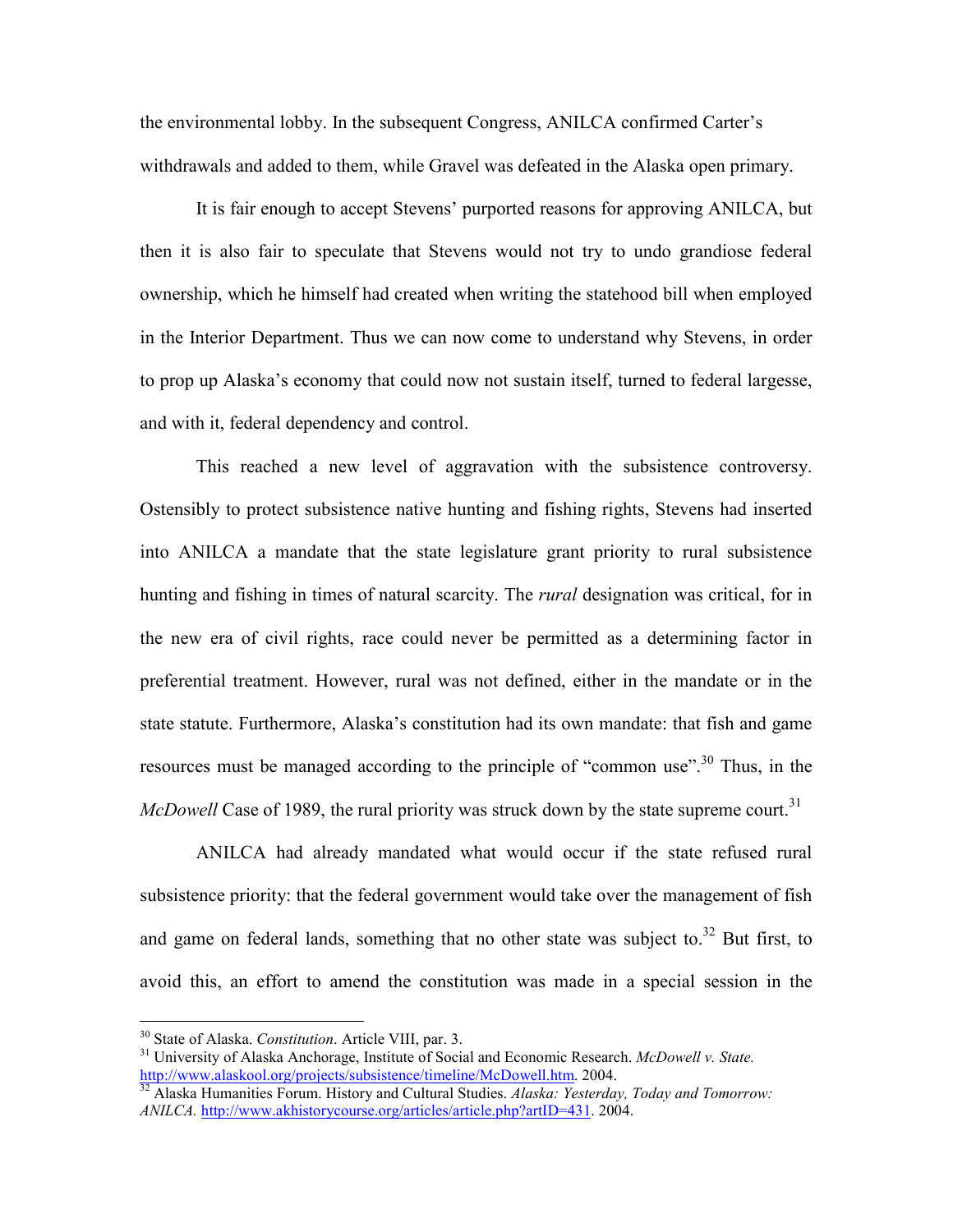summer of 1990, but failed to acquire the necessary 2/3 majority of the legislature before sending it to the people as a referendum. Thus, federal subsistence boards were created in subsequent years, and Alaska became unable to hold final authority of its own fish and game upon the vast majority of its lands.

More examples of "colonialism" can be found in the landmark 1994 lawsuit filed by the state under then-governor Walter J. Hickel. As such, the statehood act promised that there would be a 90/10 split between the state and federal government on all royalties from oil, gas and coal resources developed on federal lands. Hickel filed a landmark and eventually futile lawsuit, which was dropped by his successor Tony Knowles, demanding \$29 billion in damages due to the ANILCA legislation that had removed any potential for development on the federal lands.

This leads us, regretfully, to Prof. Stephen Haycox, whom some consider the "court historian" of the Anchorage Daily News. Haycox's presumption is manifested in his disdainful analysis of Hickel's lawsuit of 1994. Haycox claims that Hickel had an elementary understanding of federal sovereignty, with antebellum concepts akin to John C. Calhoun. Yet Hickel himself surrendered perhaps the most vital constitutional point in the suit, stating that he did not dispute that the federal government had the right to lock up Alaska's federal lands  $\ldots$  but if they did, they would have to pay for it.<sup>33</sup>

Haycox pontificates: "Hickel apparently did not realize that Congress must be free to change its legislation to conform to changing public opinion, to changes in society's will."<sup>34</sup>

<sup>33</sup> Mac Metcalf, and Kathy Dye. *Broken Promises*. [Video]. Alaska Department of Law and Alaska Department of Revenue. 1994. 4:00 minutes.

 $34$  Haycox, p. 315.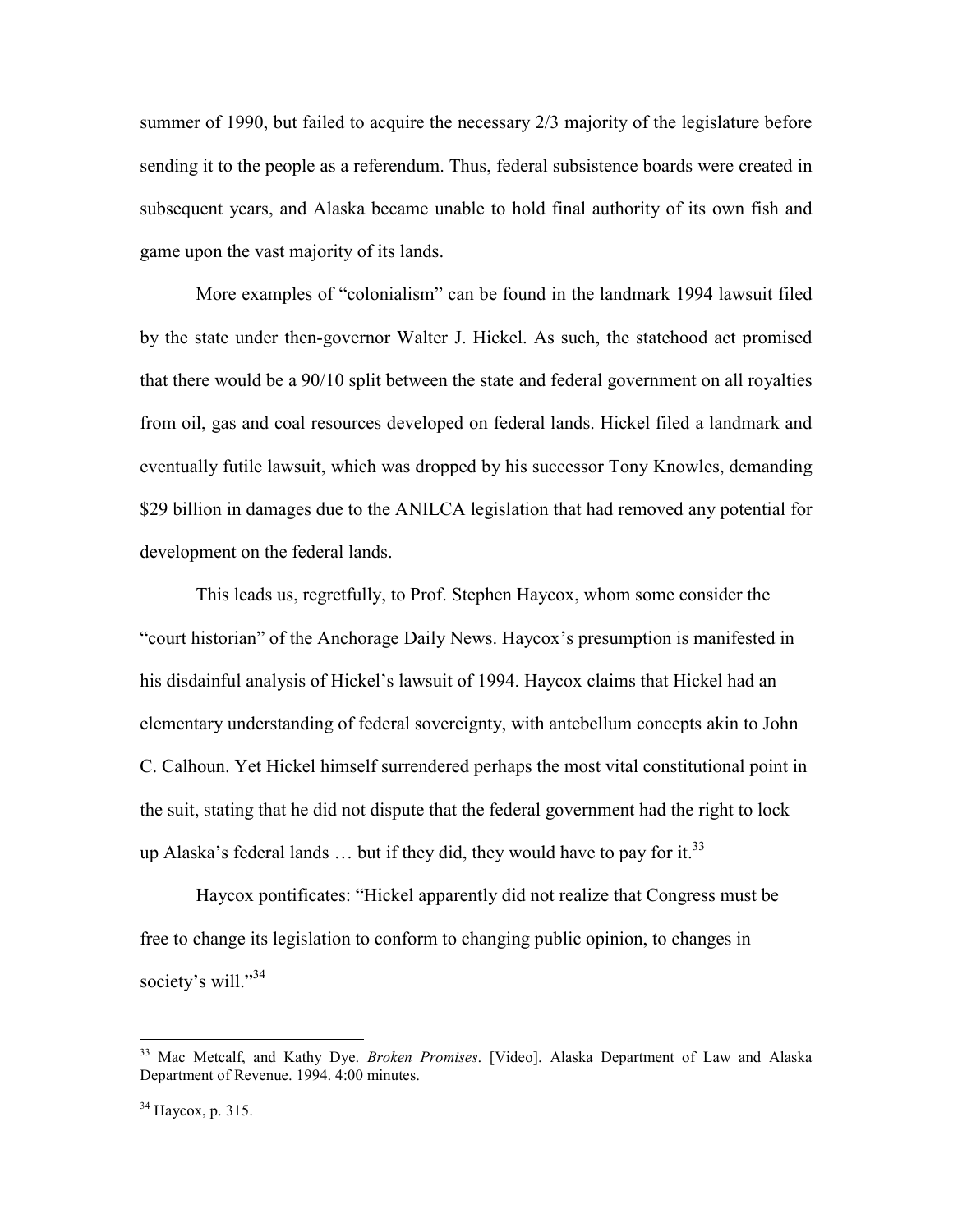This author does not dispute that Haycox's analysis is indeed held by most constitutional scholars who adhere to "loose" construction, but it begs the question, as it has so many times in American political history: what good is a constitution, or a law, that is interpreted upon the shifting winds of public opinion?

Historians John Whitehead and Claus-M. Naske, however, pointed out that one of the primary objections to Alaskan statehood in the decade leading to it, was that the state would not have the revenue base to govern itself. Time and again, statehood bills were shot down on this contention, as constitutional convention secretary Katie Hurley pointed out as well. $35$ 

In addition, overwhelming testimony has been given that the statehood act was indeed a contract that could not be unilaterally broken by either party. Senator Hugh Butler of Nebraska, a staunch opponent to Alaska statehood until the final months before the vote, made this clear in a speech on the Senate floor, according to Hickel.<sup>36</sup> Cheri Jacobus, Attorney for Federal Relations in the Alaska Department of Law, said that the act was published in newspapers as such,  $37$  as did former Lt. Governor Jack Coghill.<sup>38</sup>

Jacobus emphasized that the revenue split between the federal government and Alaska would be granted on a 90% basis in Alaska's favor, unlike other federal lands in the Lower 48, where it is granted on a 50/50 basis. President Eisenhower's Interior Secretary Fred Seaton, criss-crossing Alaska before the referendum, explained the bill in

 $\overline{a}$ 

 $35$  Metcalf and Dye, 3:00 and 10:30 min.

<sup>36</sup> Ibid., 20:00 min.

<sup>37</sup> Ibid., 18:00 min.

<sup>38</sup> Ibid., 21:00 min.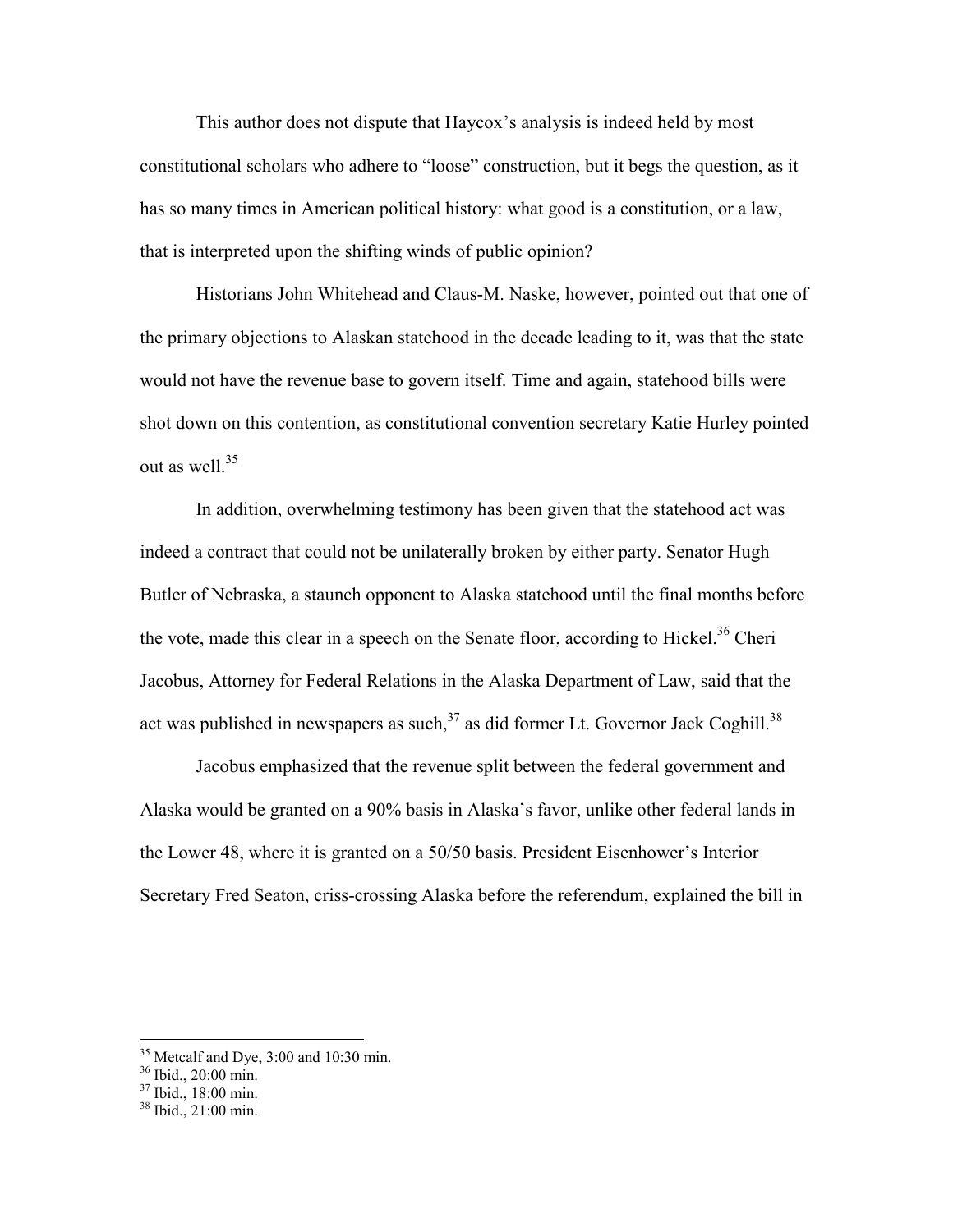public forums, and promised "… the additional costs of statehood will be more than offset by additional revenues made available."<sup>39</sup>

This term paper could continue endlessly in citing examples of the fraud of Alaska's purported statehood, but must be concluded. The reader can determine for themselves if the fraud was deliberate or not. Evidence is not proof, and as such the question will never be resolved to everyone's satisfaction. However, the purpose of history is not for the telling of a good story, but for instruction, and it is well that the debate should continue.

And, many Alaskans rejoice in federal control, seeing its hand as a beneficent if clumsy instrument to preserve wilderness, wildlife and, certainly native property, a topic that cannot be addressed here. The changing demography of Alaska certainly has much to do with this, and it will be left for future generations to decide how to manage the labyrinthine complexities of federal, state, native, corporate and entrepreneurial interests, making a new sort of life in the Great Land.

<sup>39</sup> Ibid., 20:15 min.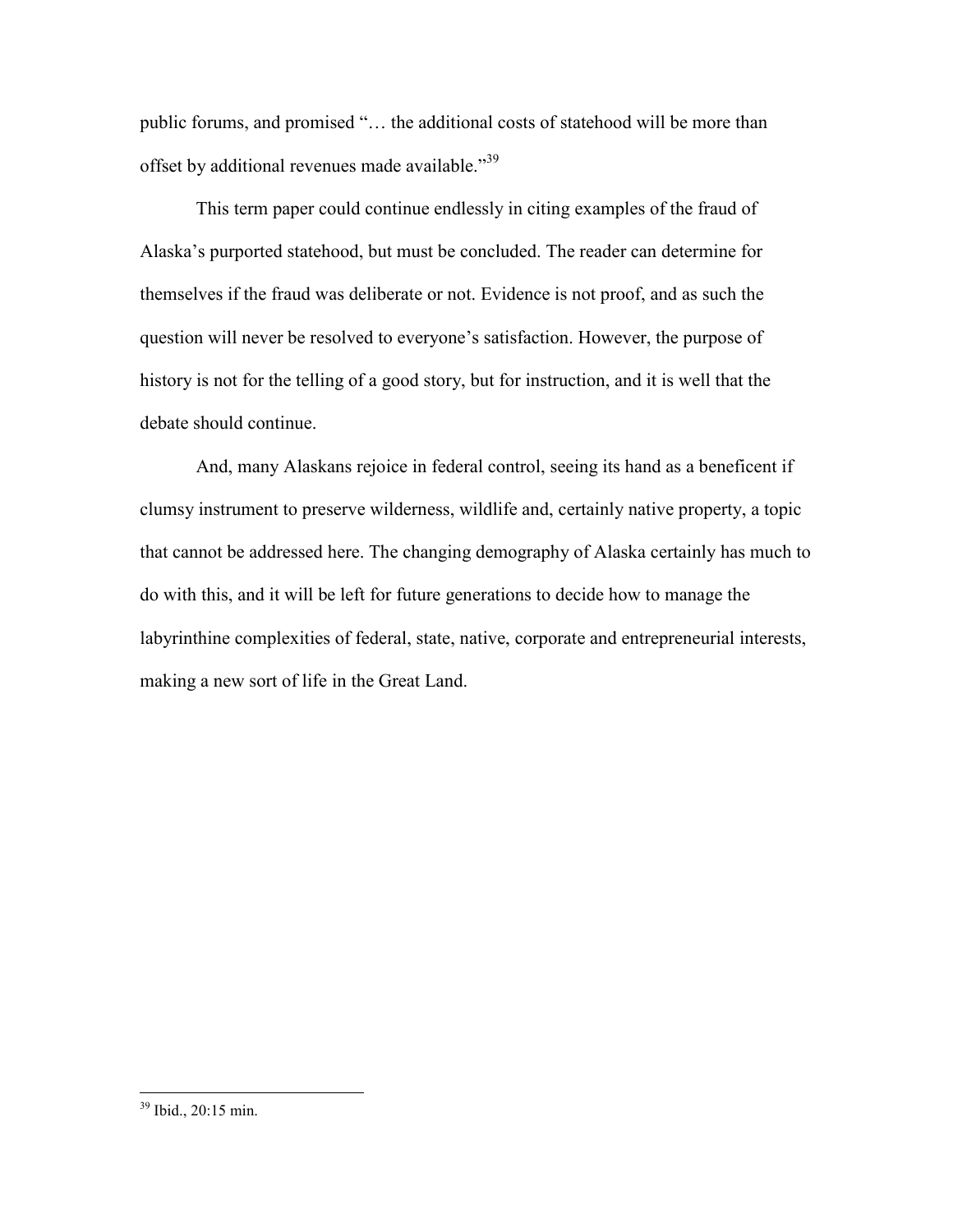## **Bibliography**

Alaska Department of Natural Resources: Division of Mining, Land, and Water. *Fact Sheet: Land Ownership in Alaska*. March, 2000.

Alaska Humanities Forum. History and Cultural Studies. *Alaska: Yesterday, Today and Tomorrow: ANILCA.* http://www.akhistorycourse.org/articles/article.php?artID=431. 2004.

Allred, Cindy., et al. *ANCSA at 40*. http://ancsaat40.org/

Cornell University Law School*, Legal Information Institute*. Subchapter LXI, par. 433. *American Antiquities.* http://www.law.cornell.edu/uscode/16/usc\_sec\_16\_00000433---- 000-.html

Gourley, Bruce. *Yellowstone Net: The Early Years*. http://www.yellowstone.net/history/earlyyears.htm. 2005.

Gruening, Ernest. *Let Us End American Colonialism.* http://xroads.virginia.edu/~cap/bartlett/colonial.html

Haycox, Stephen*. Alaska: An American Colony*. University of Washington Press, Seattle, 2002.

Homan, Charles. "State of Dependence: Ted Stevens' Alaska Problem --- And Ours". *Washington Monthly.* July 11, 2007.

Katalla Project. *Coalfields of Katalla.* http://katallaproject.tripod.com/id4.html

Mack, Richard. *Constitutional Sheriffs and Peace Officers Association.* http://www.cspoa.org/. 112 Ridgewood Dr., Fredericksburg, Tex. 78624

Madison, James. "Alleged Danger from the Powers of the Union to the State Governments Considered." *Independent Journal,* New York, January 26, 1788.

Metcalf, Mac and Dye, Kathy. [video] *Broken Promises*. Alaska Department of Law and Alaska Department of Revenue. 1994.

Mitchell, Donald Craig. (2001). *Take My Land, Take My Life: The Story of Congress's Historic Settlement of Alaska Native Land Claims, 1960–1971*. Fairbanks, AK: University of Alaska Press.

Snifka, Lynne. "No. 49 Turns 50." *Alaska Magazine*, May 2008

State of Alaska. *The Constitution of the State of Alaska: Fiftieth Anniversary Edition*. 2009.